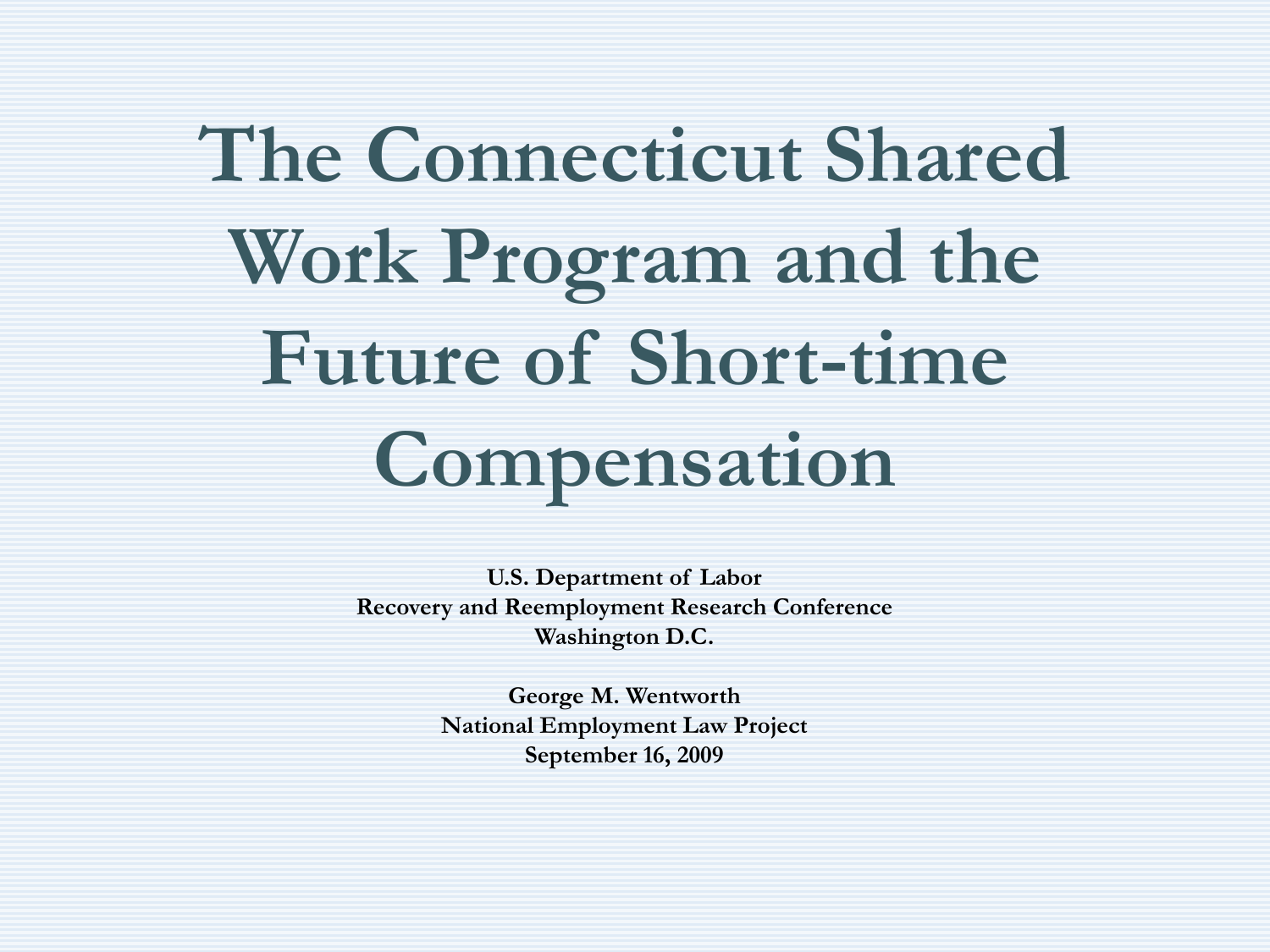# **Connecticut's Shared Work Program**

- **Voluntary program which serves as an alternative to layoffs during a temporary decline in business.**
- **Employers may reduce the hours and wages of all or some employees.**
- **Employees may then receive partial unemployment benefits to supplement lost wages under a formula not otherwise available under regular unemployment insurance rules.**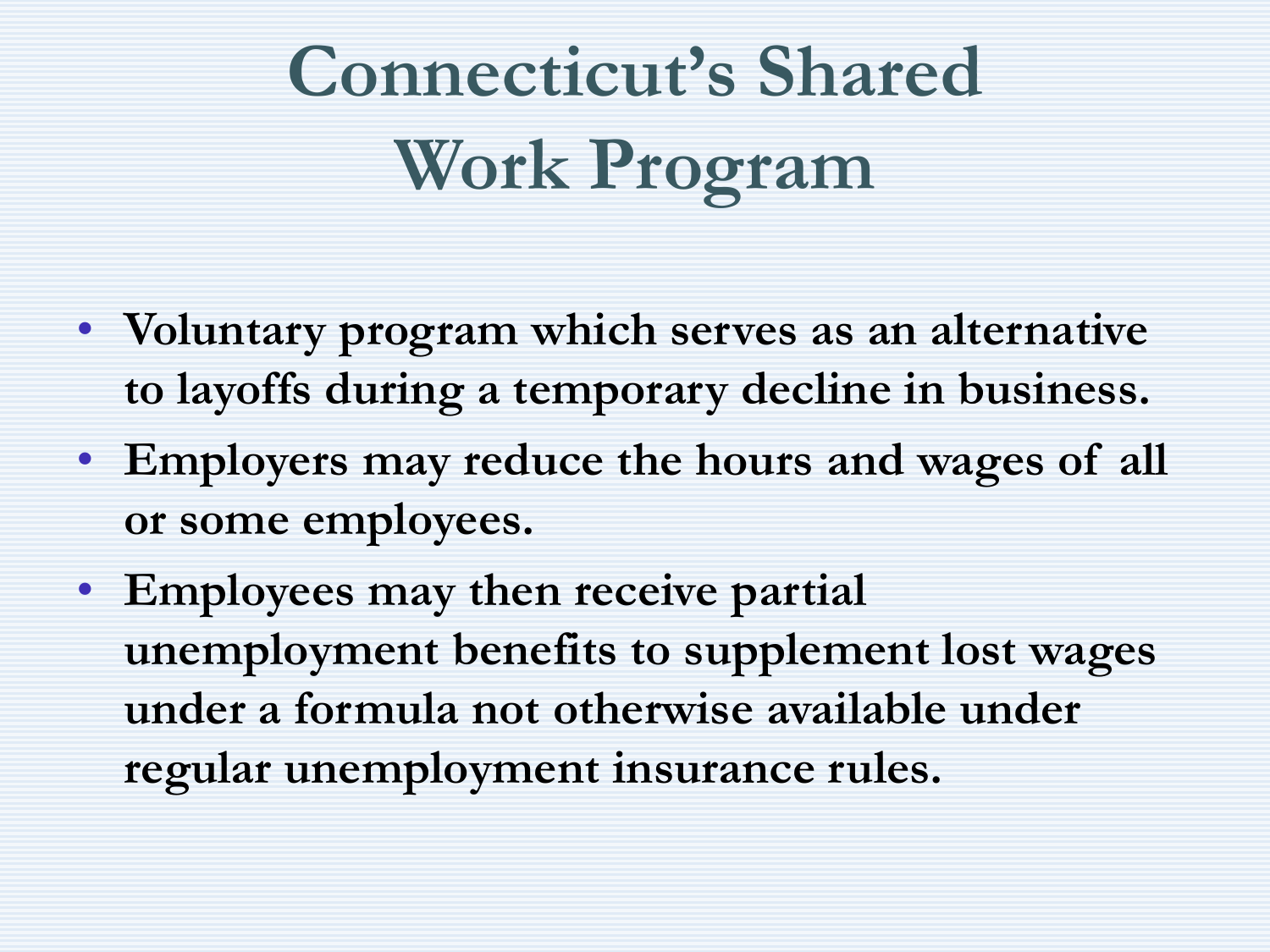# **Program Requirements**

- **Only contributing employers are eligible.**
- **Shared Work only applies to permanent, full-time employees.**
- **Shared Work cannot be used to subsidize seasonal workers during off-season or companies that traditionally hire parttime workers.**
- **To qualify, employers must have at least four employees participating in the program.**
- **Fringe benefits (e.g. health insurance, retirement) must continue as though employee working full-time.**
- **Service credits toward seniority must reflect at least hours worked.**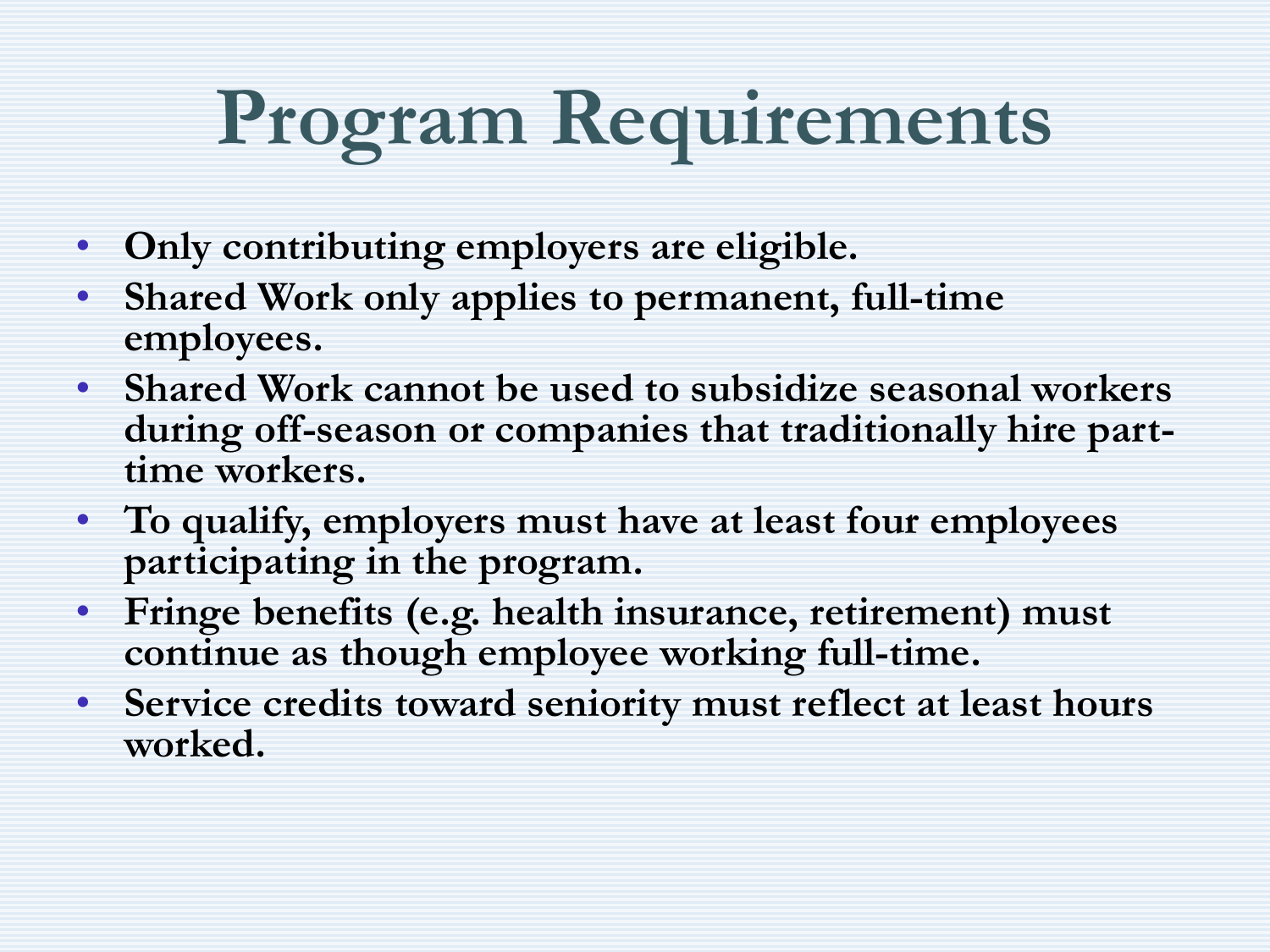# **Program Requirements (continued)**

- **Employer must certify that reduced hours are in lieu of temporary layoff of minimum of 10% of workforce.**
- **Employees must be able to work and be available for full-time employment with the employer.**
- **Employees must meet all regular UI eligibility requirements (except work search).**
- **Collective bargaining sign-off**
- **Where no contract, memo to employees for 7-day comment period.**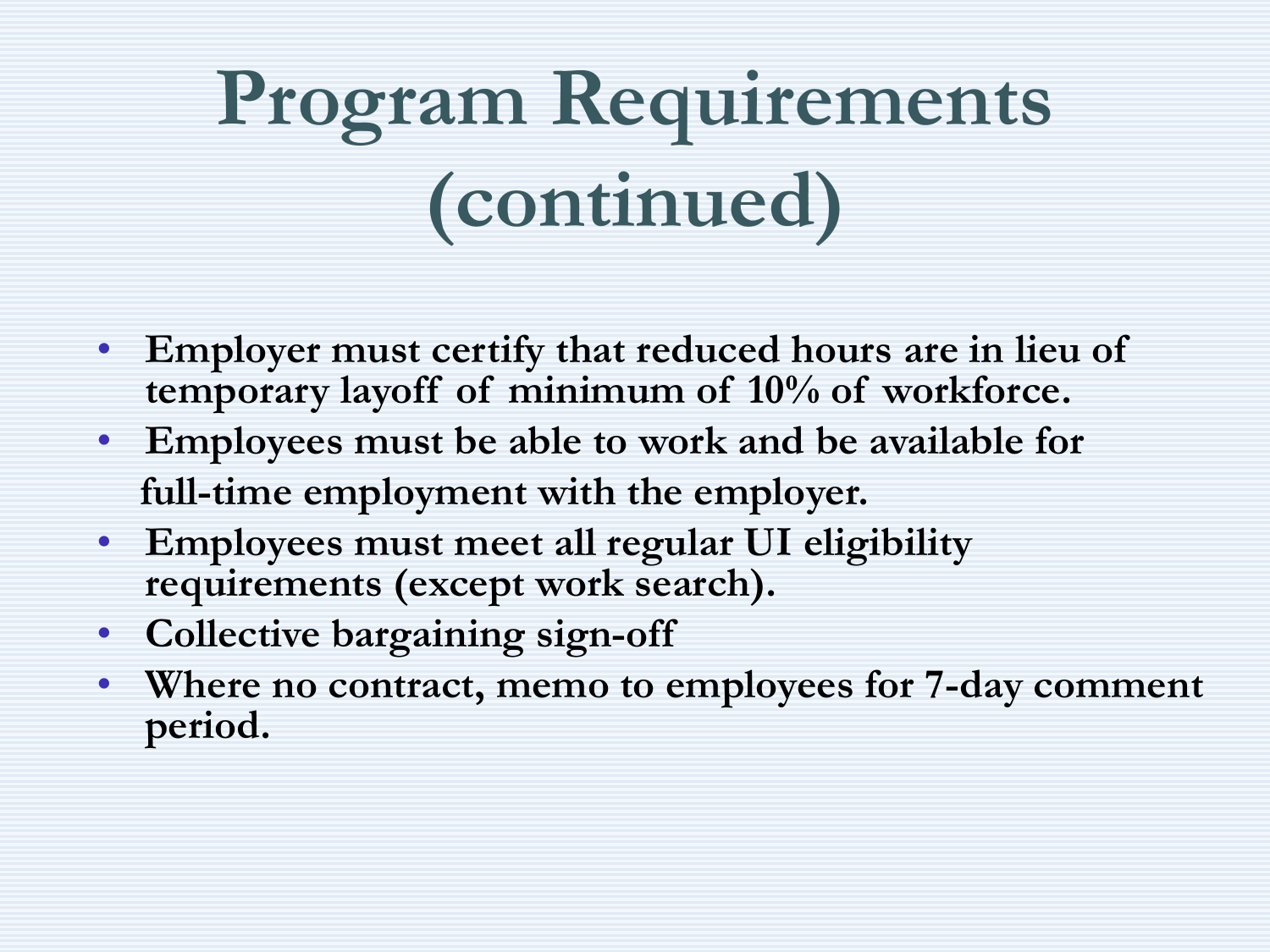### **ABC Corp. – One Day Reduction**

- **The work schedule of an ABC Corp. employee participating in the Shared Work Program who normally works a 40-hour work week (and earns \$900) is reduced by 20%.**
- **Assuming a weekly benefit rate of \$450, the employee is entitled to a Shared Work benefit of \$90 (20% of benefit rate) in addition to the 32 hours of wages earned from the employer during the week.**

 $$900 \text{ X } 80\% = $720 + $90 = $810$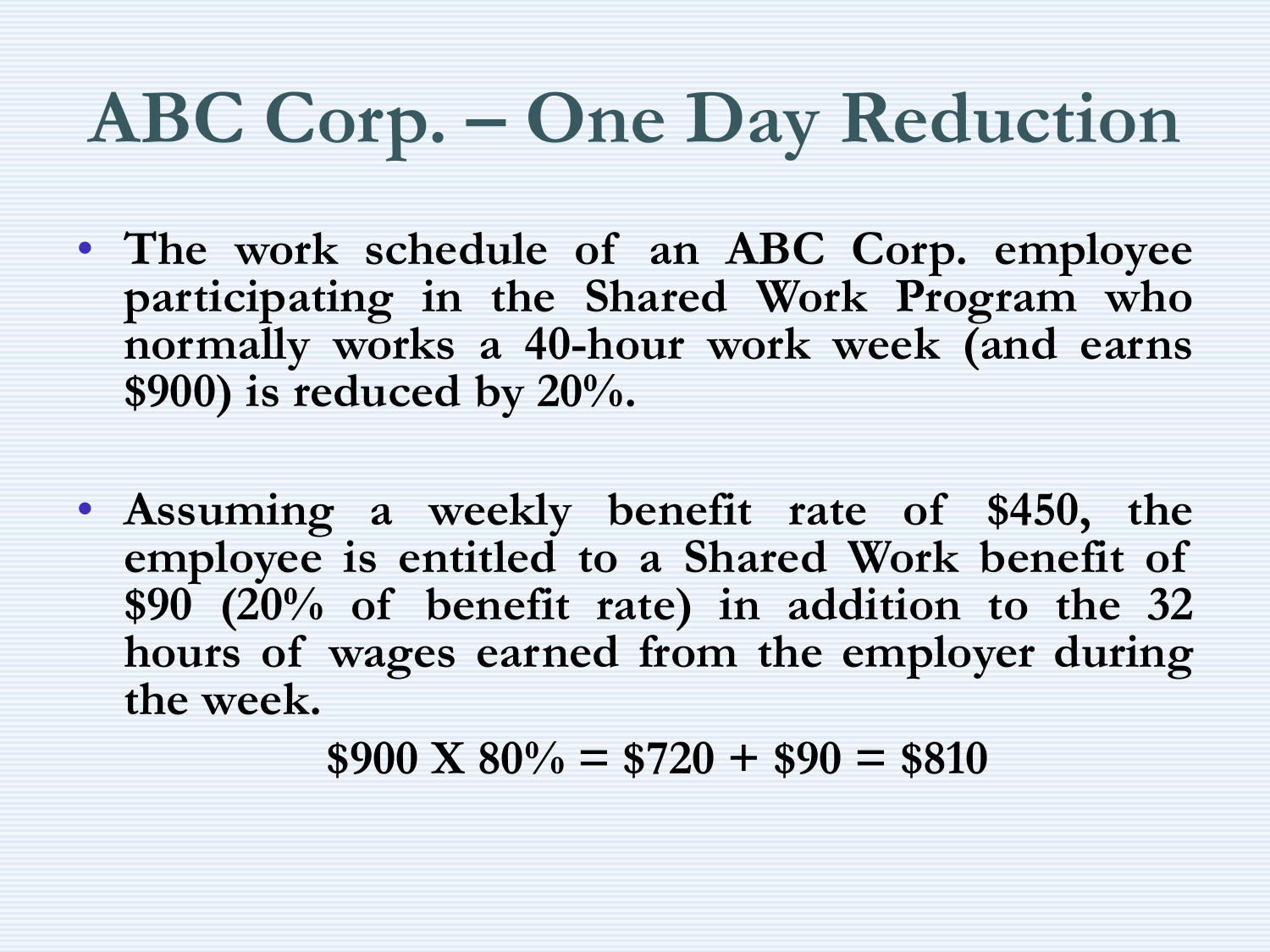#### **Benefits to Employers**

- **Retain skilled, trained workers.**
- **Maintain continuity in workforce.**
- **Remain in ready mode and avoid need to retrain employees when business upswing occurs.**
- **Increase morale and job security among employees.**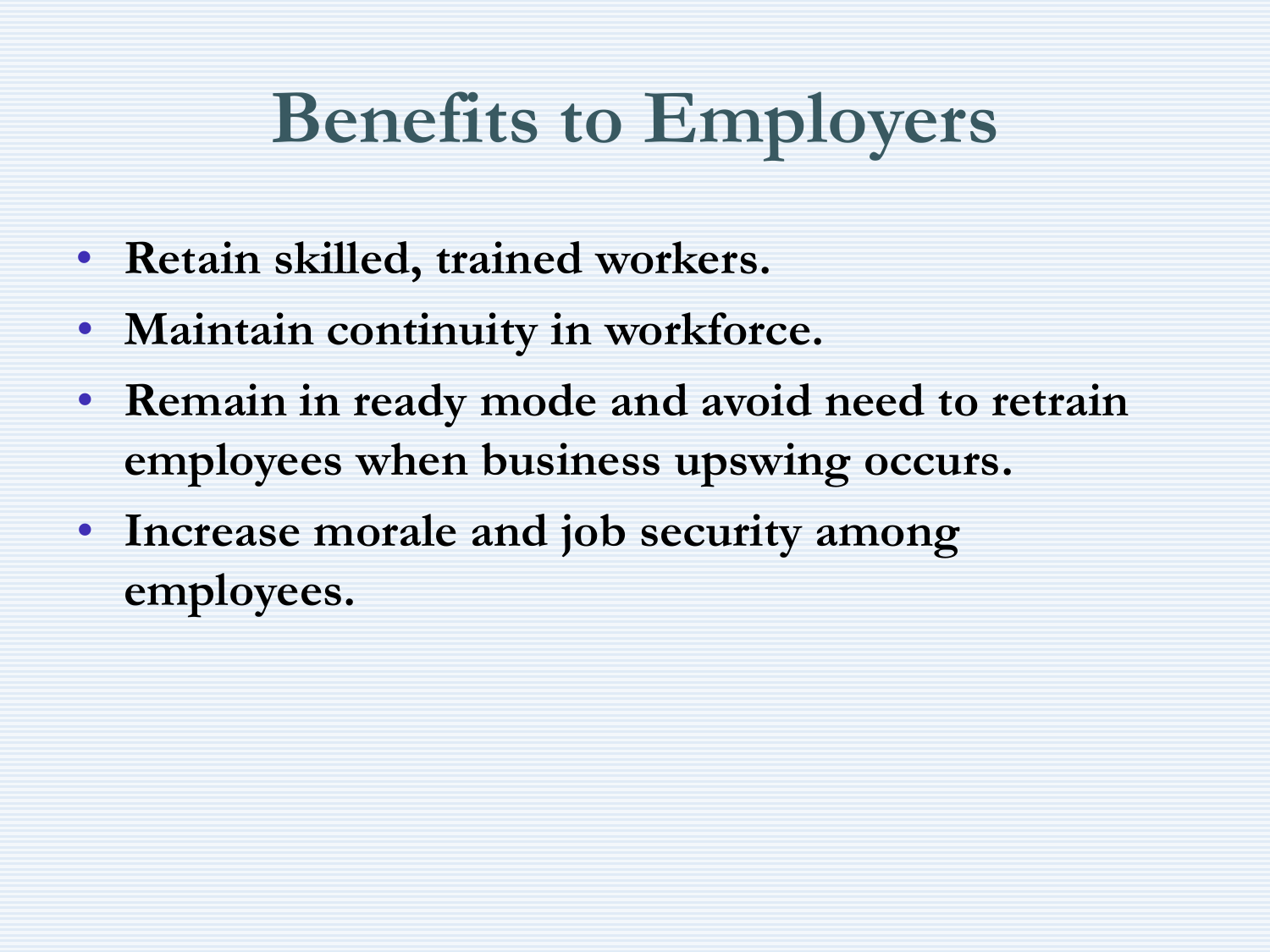## **Benefits to Employees**

- **Retain job and financial security.**
- **Retain health insurance and retirement benefits.**
- **Avoid economic and emotional hardships caused by layoff and the stress of looking for new job.**
- **Wages earned from employment other than the Shared Work employment do not factor into the calculation of the Shared Work benefit.**
- **An added bonus: Although employees are not eligible for dependency allowances, they are eligible for the federally-funded \$25 Federal Additional Compensation (FAC) check through the end of CY2009.**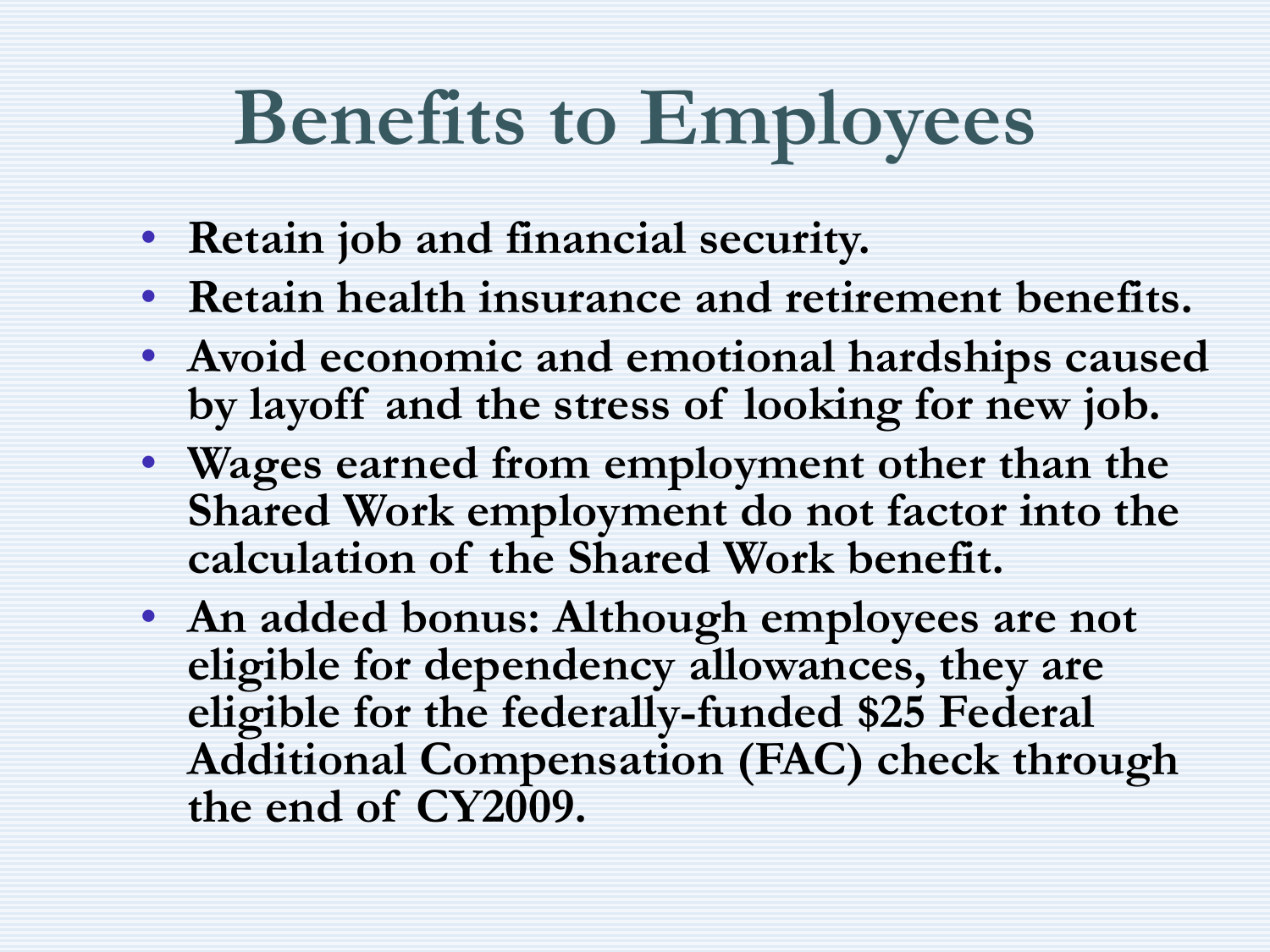#### **Which Industries Use Shared Work in Connecticut?**

- **Manufacturing – 63%**
- **Services**  $-12\%$
- **Construction – 8%**
- **Wholesale Trade - 6.5%**
- **Retail Trade – 3.7%**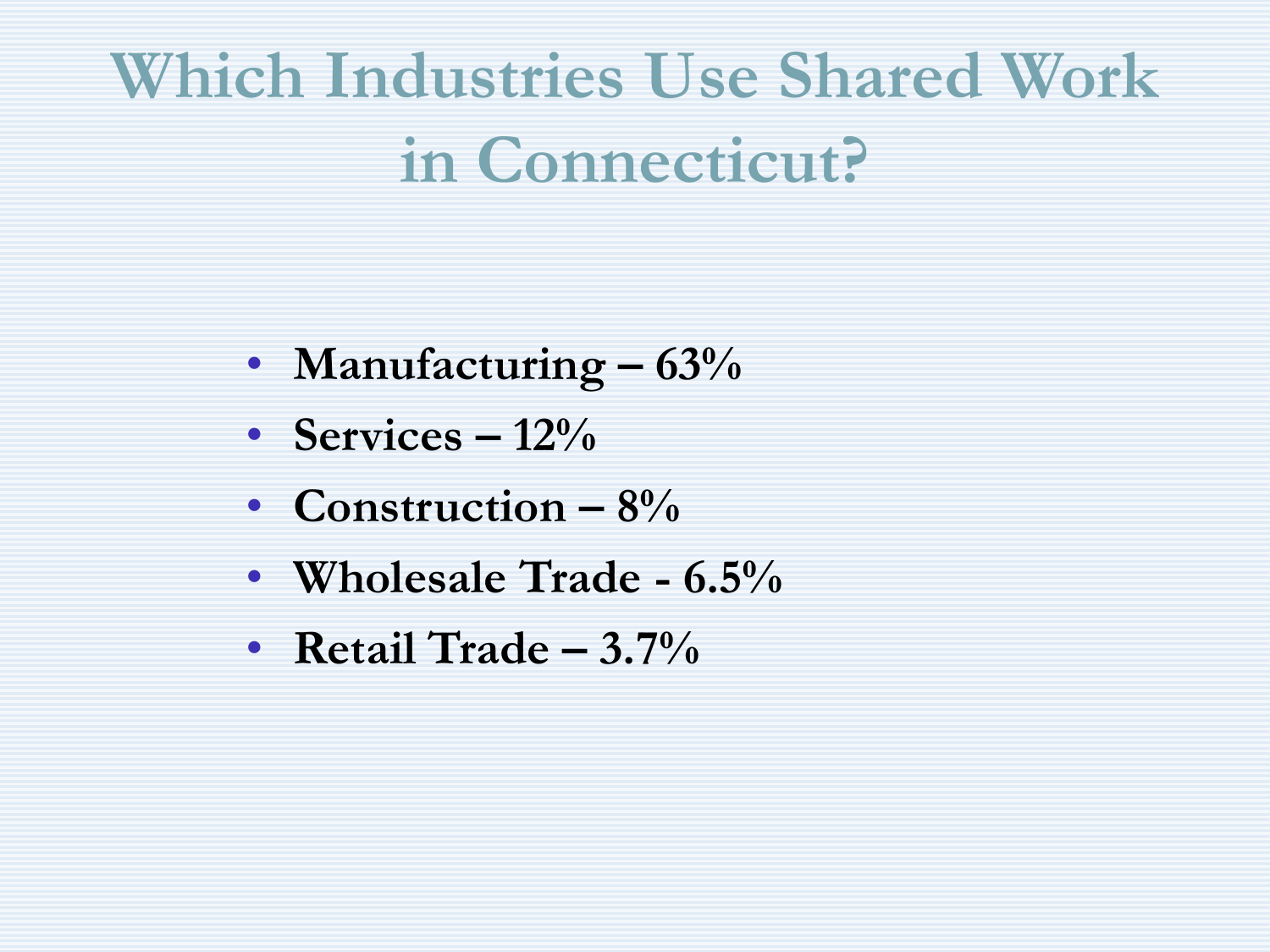# **Program: Historical Usage**

- **1992-2007 : Shared Work Program-Annual Averages**
	- **70 plans approved**
	- **2093 initial claims**
	- **24,079 weeks paid**
	- **\$1,613,000 benefits paid**

**Highest Program Activity in CY2003** 

 $\mathcal{L}_\text{max}$  and  $\mathcal{L}_\text{max}$  and  $\mathcal{L}_\text{max}$  and  $\mathcal{L}_\text{max}$  and  $\mathcal{L}_\text{max}$  and  $\mathcal{L}_\text{max}$ 

**- \$5 million in benefits paid**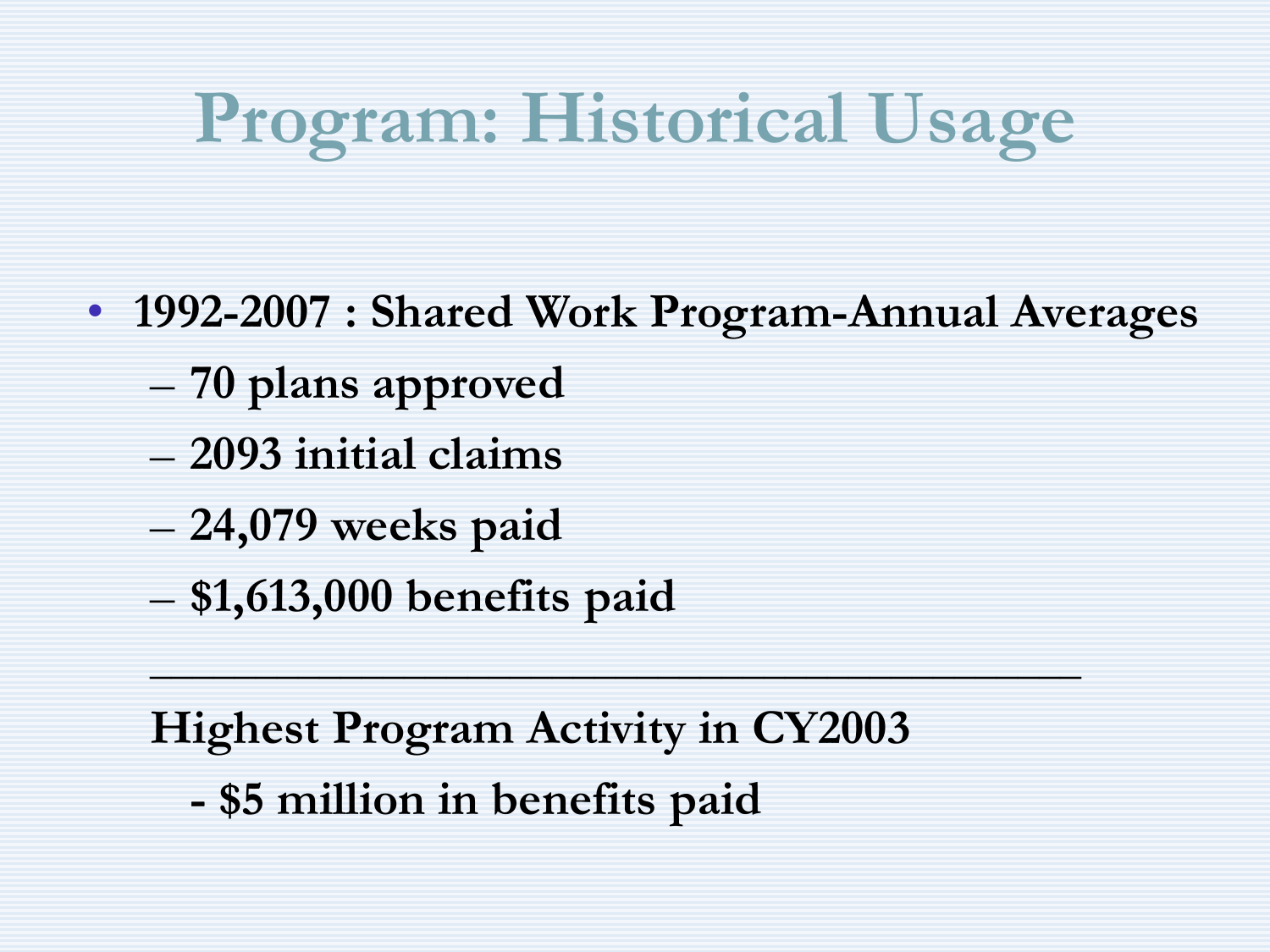## **Program Growth in CY2009 (January-July)**

- **736 Plans Approved**
- **15,370 Initial Claims**
- **125,226 Weeks Paid**
- **\$13,712,229 Benefits Paid**
- **Currently over 6,000 Shared Work Claimants filing each week**

**\_\_\_\_\_\_\_\_\_\_\_\_\_\_\_\_\_\_\_\_\_\_\_\_\_\_\_\_\_\_\_\_\_\_\_\_\_\_\_\_\_\_**

• **Projecting over 25,000 Shared Work Claimants and \$25 million in benefits in CY2009 (5 times highest prior year)**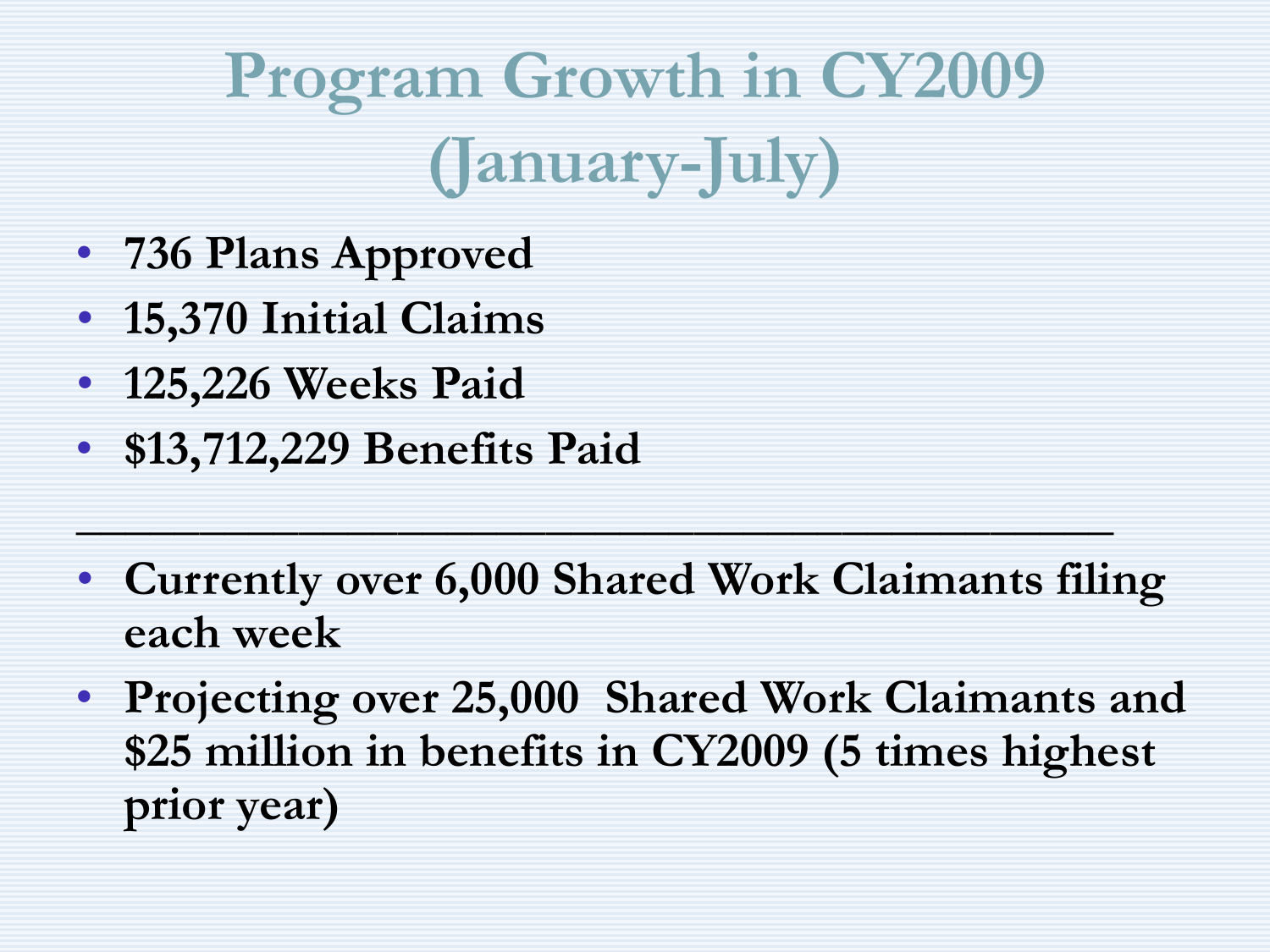#### **Program Issues**

- **Administrative Costs/Capacity**
- **Enforcing Worker Protections & Plan Compliance**
- **Consideration of Other Economic Actions by Employer**
- **Plan Extensions**
- **Program Popularity & Politics**
- **Salaried Employees – FLSA Exemption**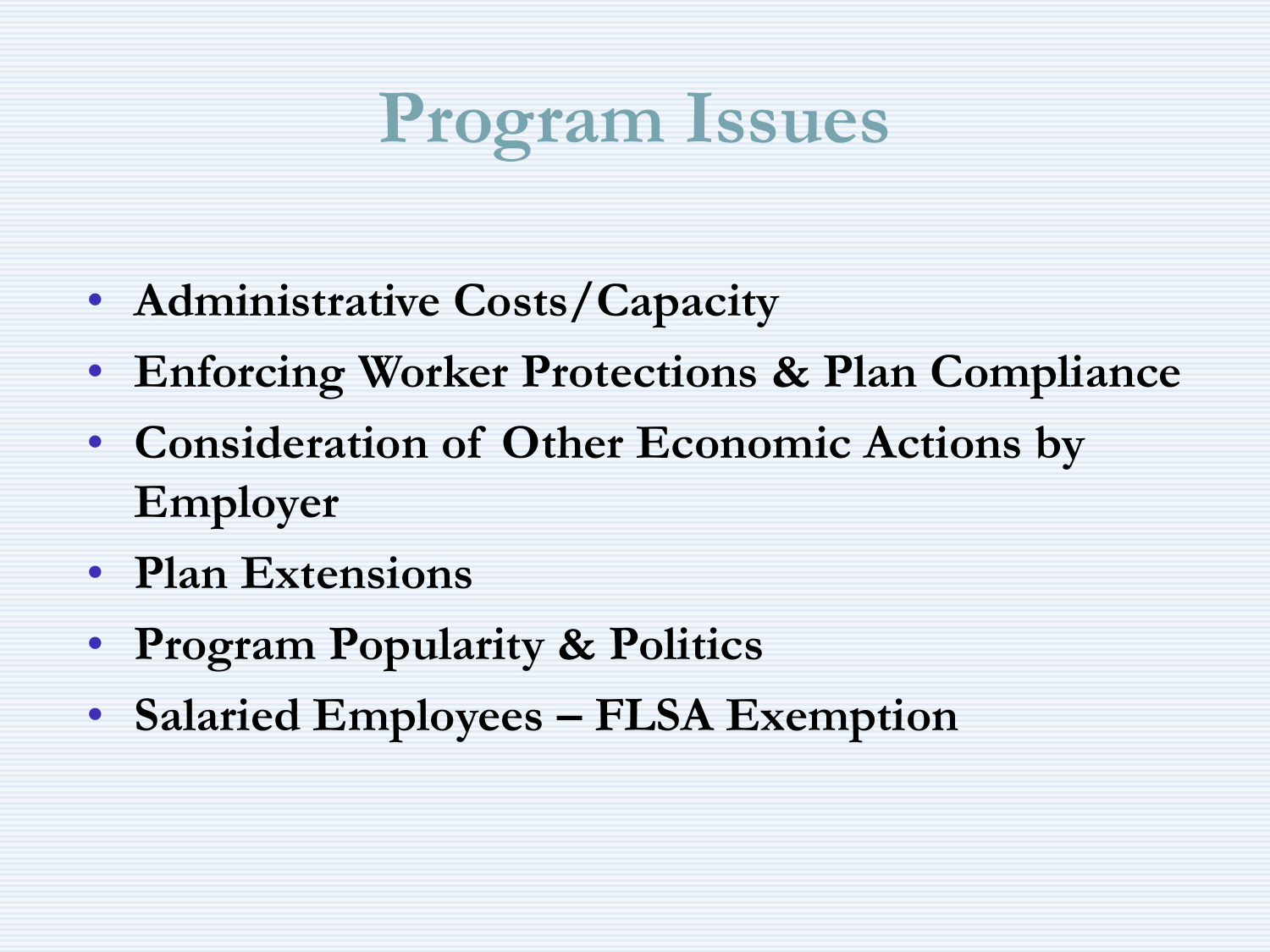#### **The Call for Federal Action**

- **David Balducchi and Stephen Wandner, "Work Sharing Policy: Power Sharing and Stalemate in American Federalism." Publius. (Winter 2008).**
- **Center for Law and Social Policy – Neil Ridley, "Work Sharing – an Alternative to Layoffs in Tough Times." (March 26, 2009).**
- **Katherine G. Abraham and Susan N. Houseman, "Short-time Compensation is a Missing Safety Net for U.S. Economy in Recessions," Upjohn Institute Employment Research (July, 2009)**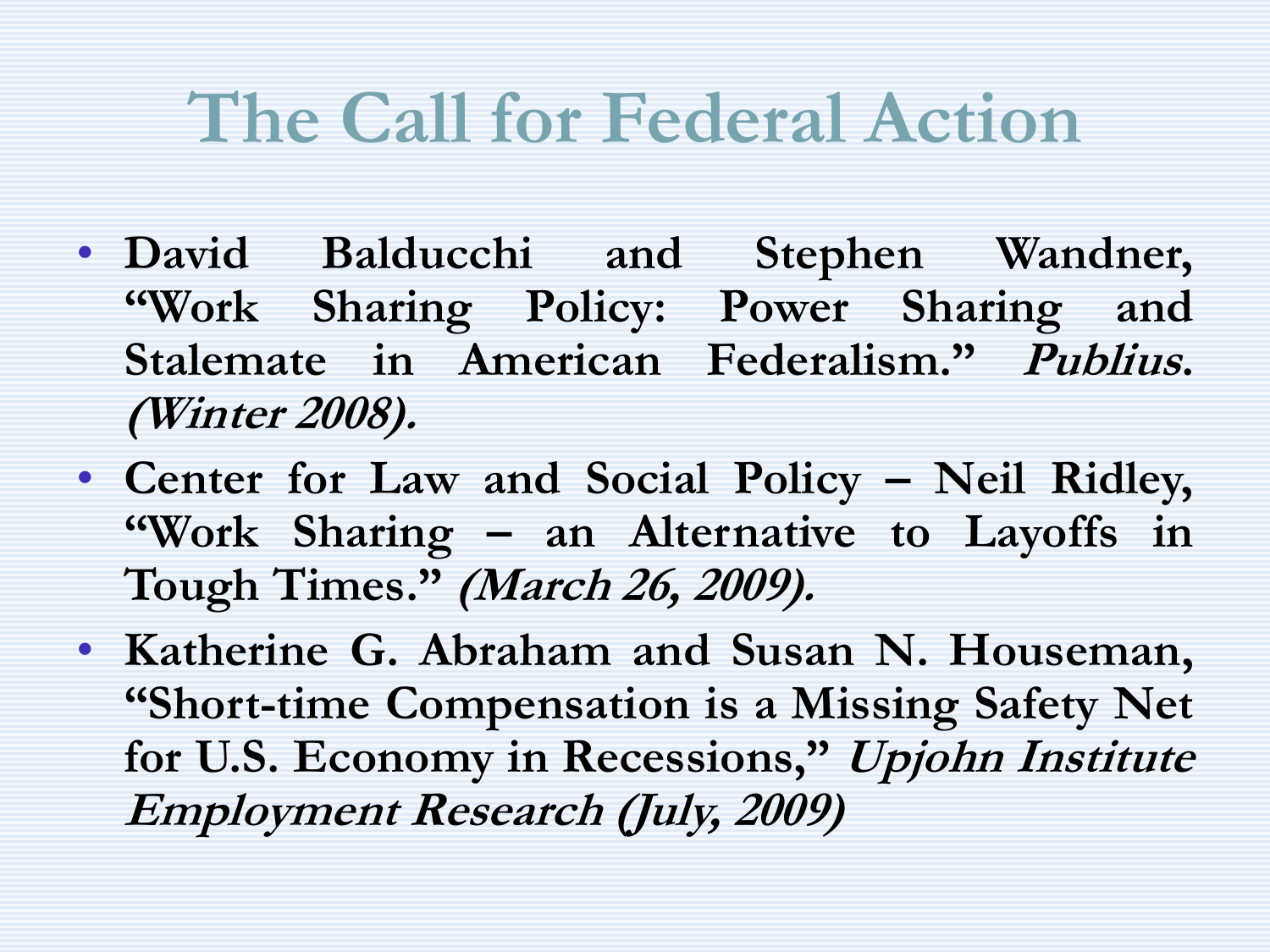### **The "Keep Americans Working Act" (S. 1646)**

• **Introduced by Senator Jack Reed (RI)**

• **Purpose: "Keep Americans working by strengthening and expanding short-time compensation (STC) programs that provide employers with an alternative to layoffs."**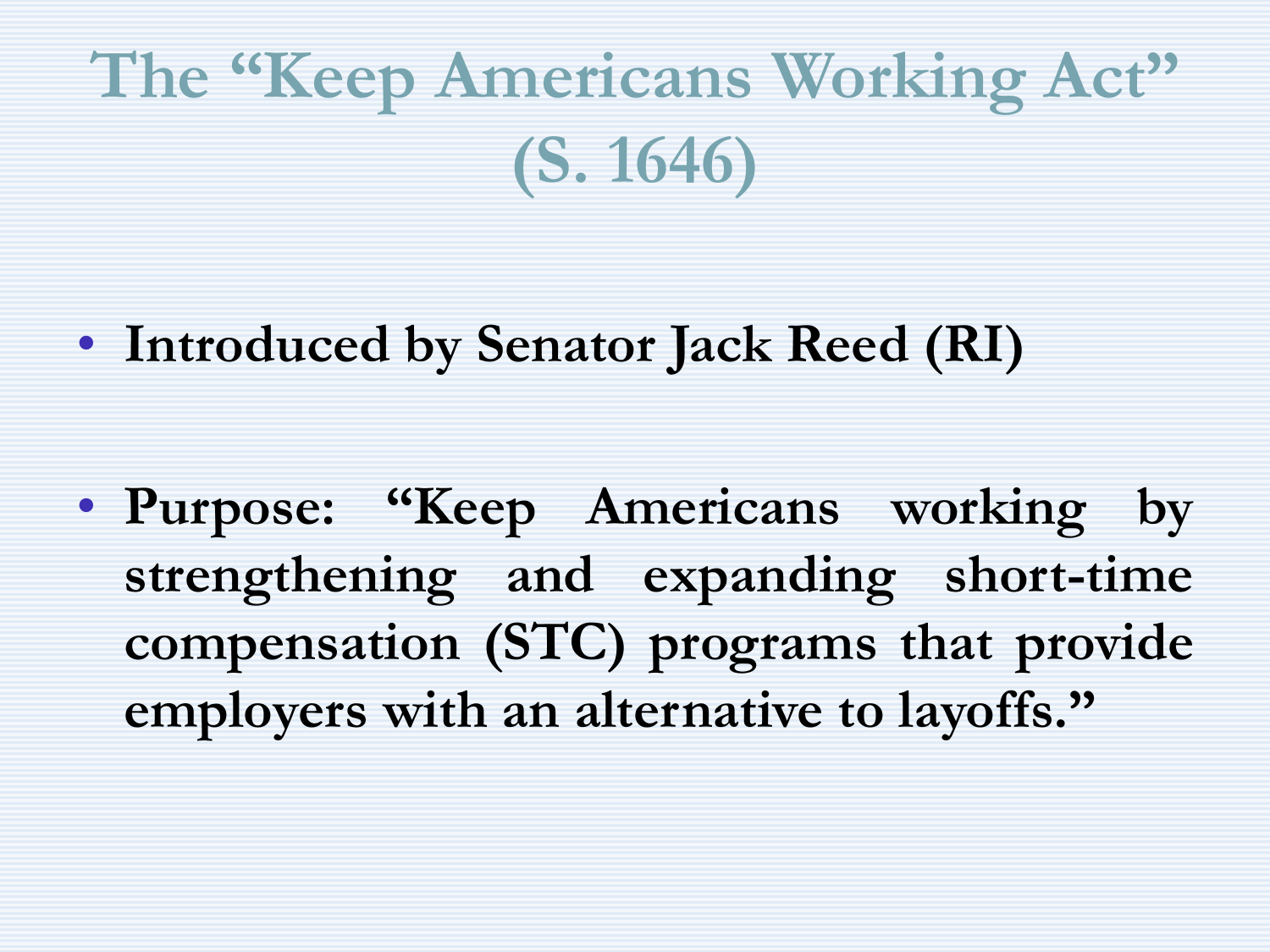#### **Federal Definition of STC Program**

- **1) Employer participation voluntary**
- **2) Employer certifies reduction in hours "in lieu of temporary layoffs"**
- **3) Hour reduction of at least 10%**
- **4) Pro rata share of UI weekly benefit rate**
- **5) No able/available requirement or work search test**
- **6) May participate in employer-sponsored /state-approved training**
- **7) Beginning 2 years after enactment, state shall require employer to certify that continuation of health and retirement benefits is not affected by STC participation.**
- **8) Written plan**
- **9) Consent to plan by union**
- **10) Other DOL requirements**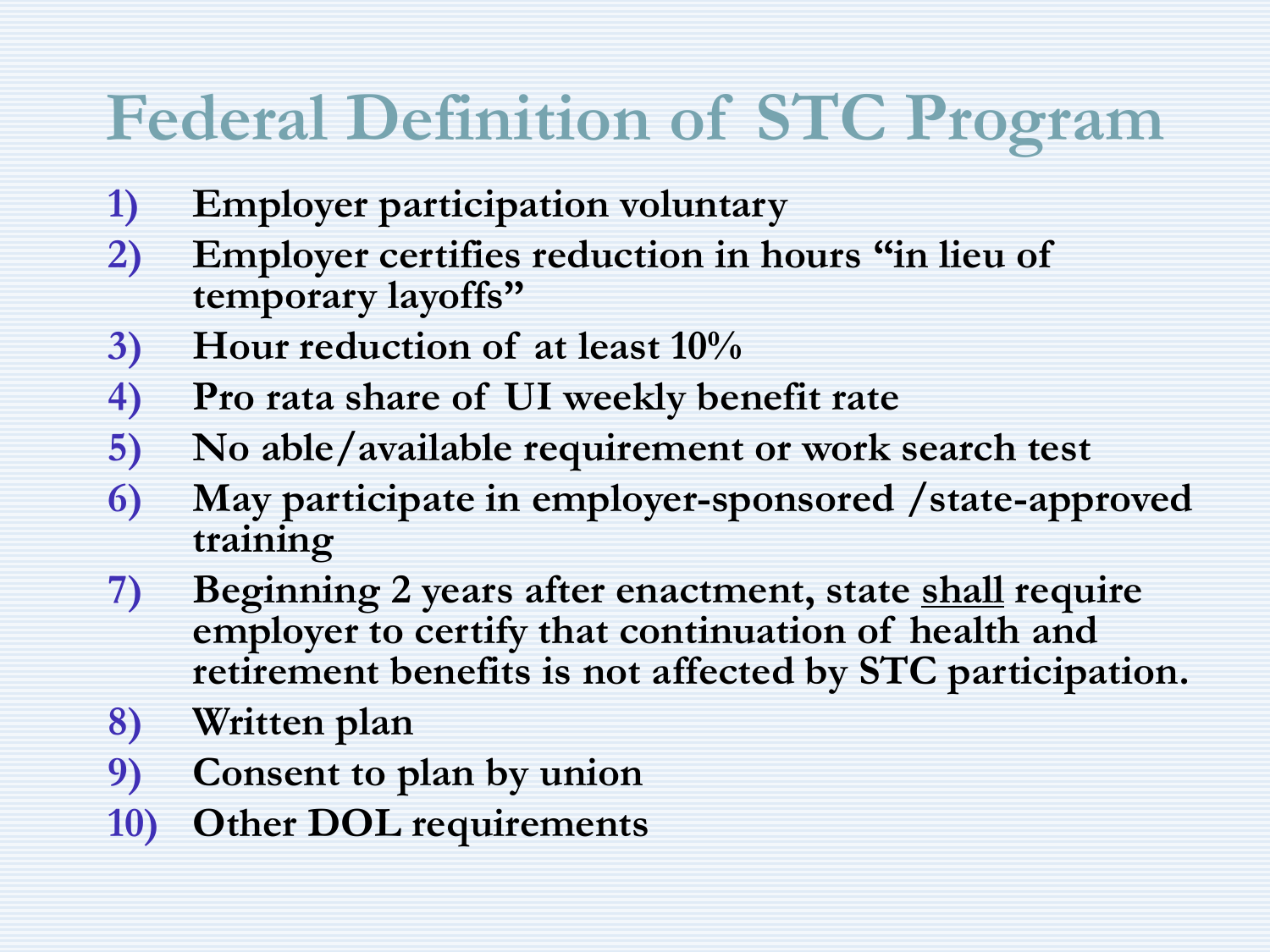#### **USDOL Role**

- **Model legislative language**
- **Technical assistance to states developing, enacting and implementing STC programs**
- **Bi-annual reporting**
	- **# layoffs averted**
	- **# participating employers/employees**
	- **Employee retention following STC participation**
- **Start-up grants for states enacting STC programs that conform to new federal requirements and apply by 9/30/10.**
- **Report to President/Congress re: STC, state impediments and recommendations.**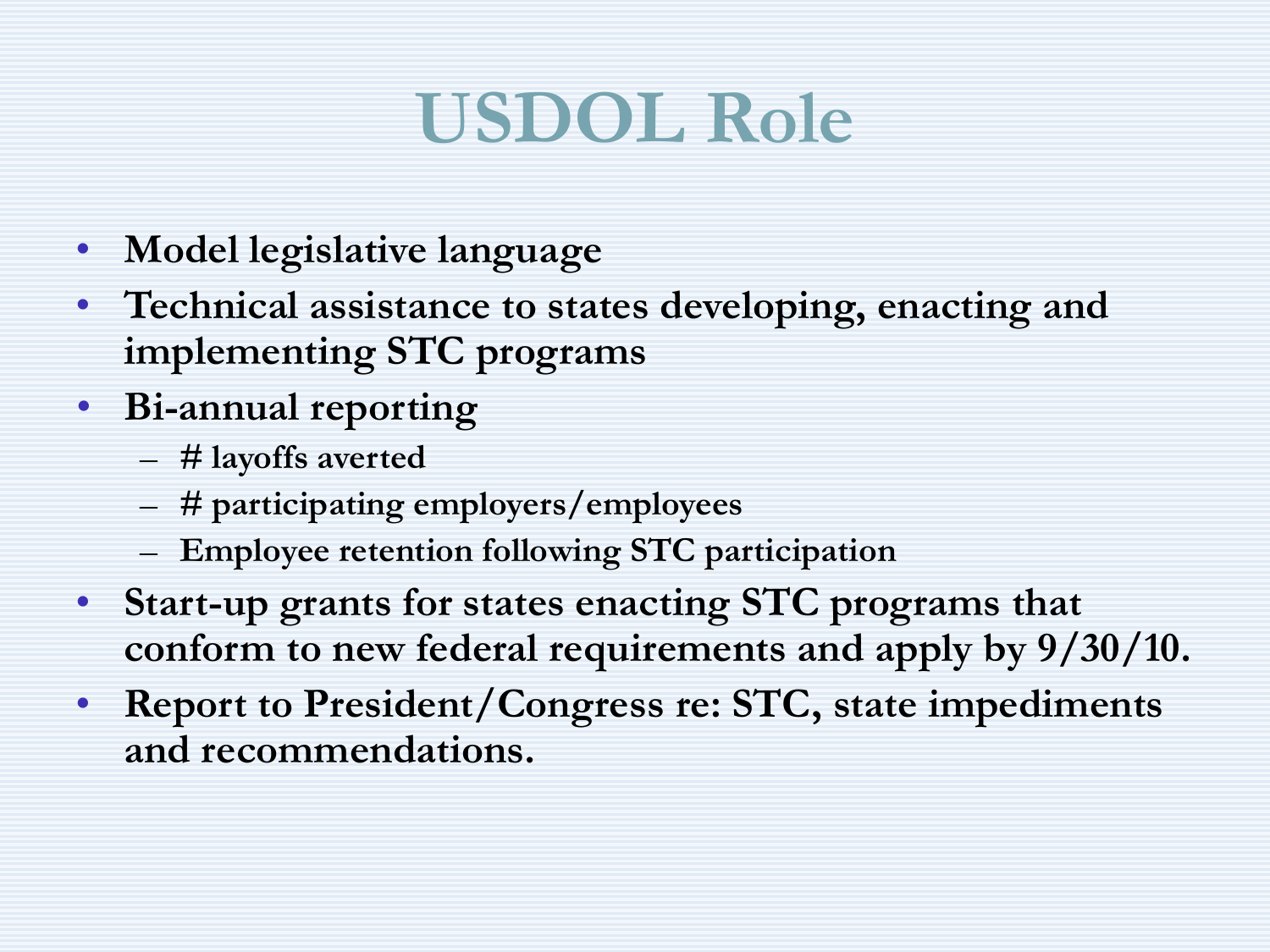## **Temporary Financing of STC Programs**

- **Once state enacts federally-approved STC program, USDOL certifies compliance authorizing federal payments to state's unemployment trust fund.**
- **Reimburse 100% of total amount of STC benefits paid. Covers payments made before September 30, 2011.**
- **FUTA and SSA amendments authorizing STC payments from Federal Unemployment Account.**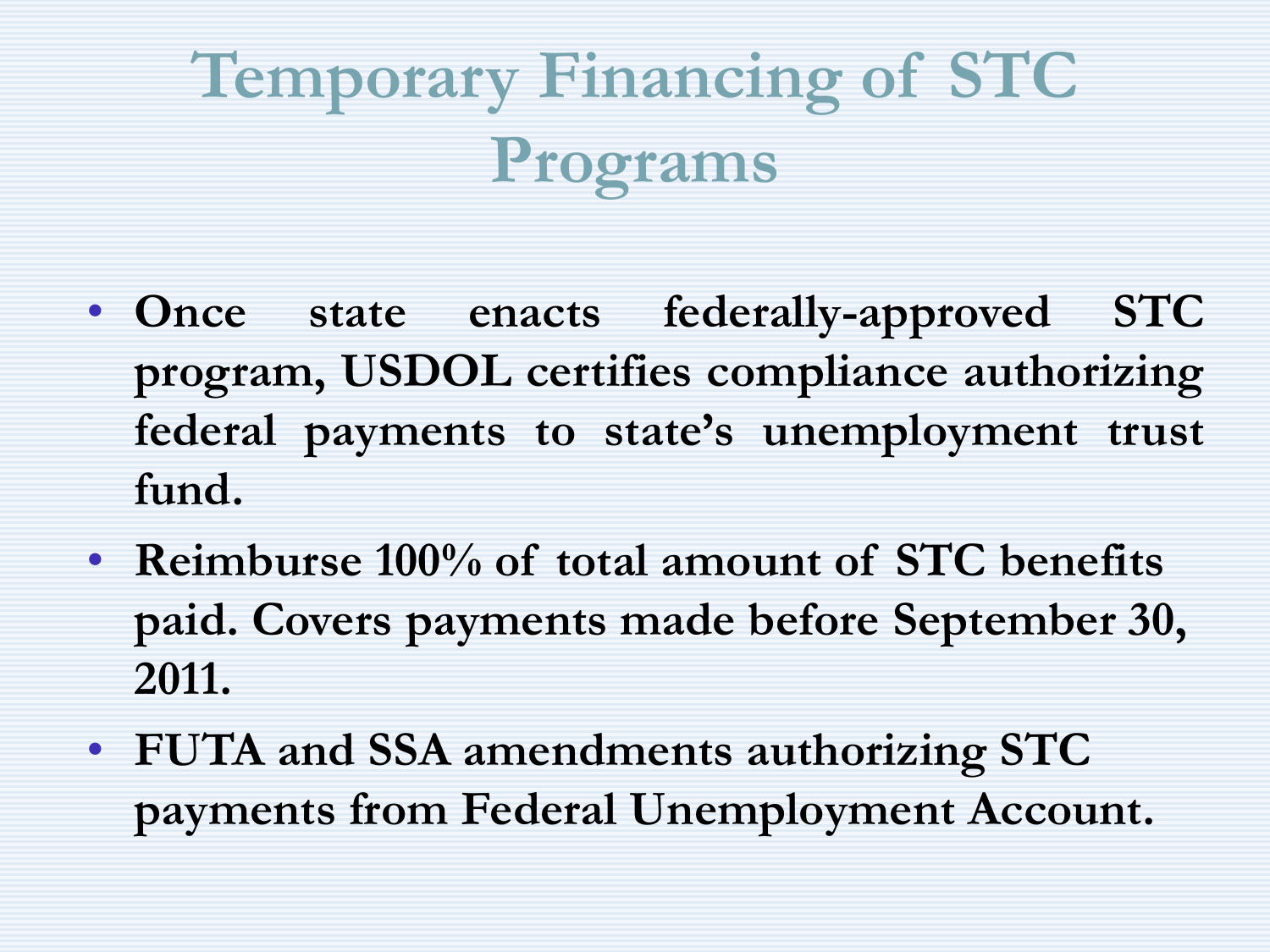#### **Limitations on Federal Payments**

**No federal payments to states if STC employer:**

- **Reduced workforce by more than 20% in prior three months.**
- **Employs individual on seasonal, temporary or intermittent basis.**
- **Undergoing labor dispute or work shortage that is a result of labor dispute.**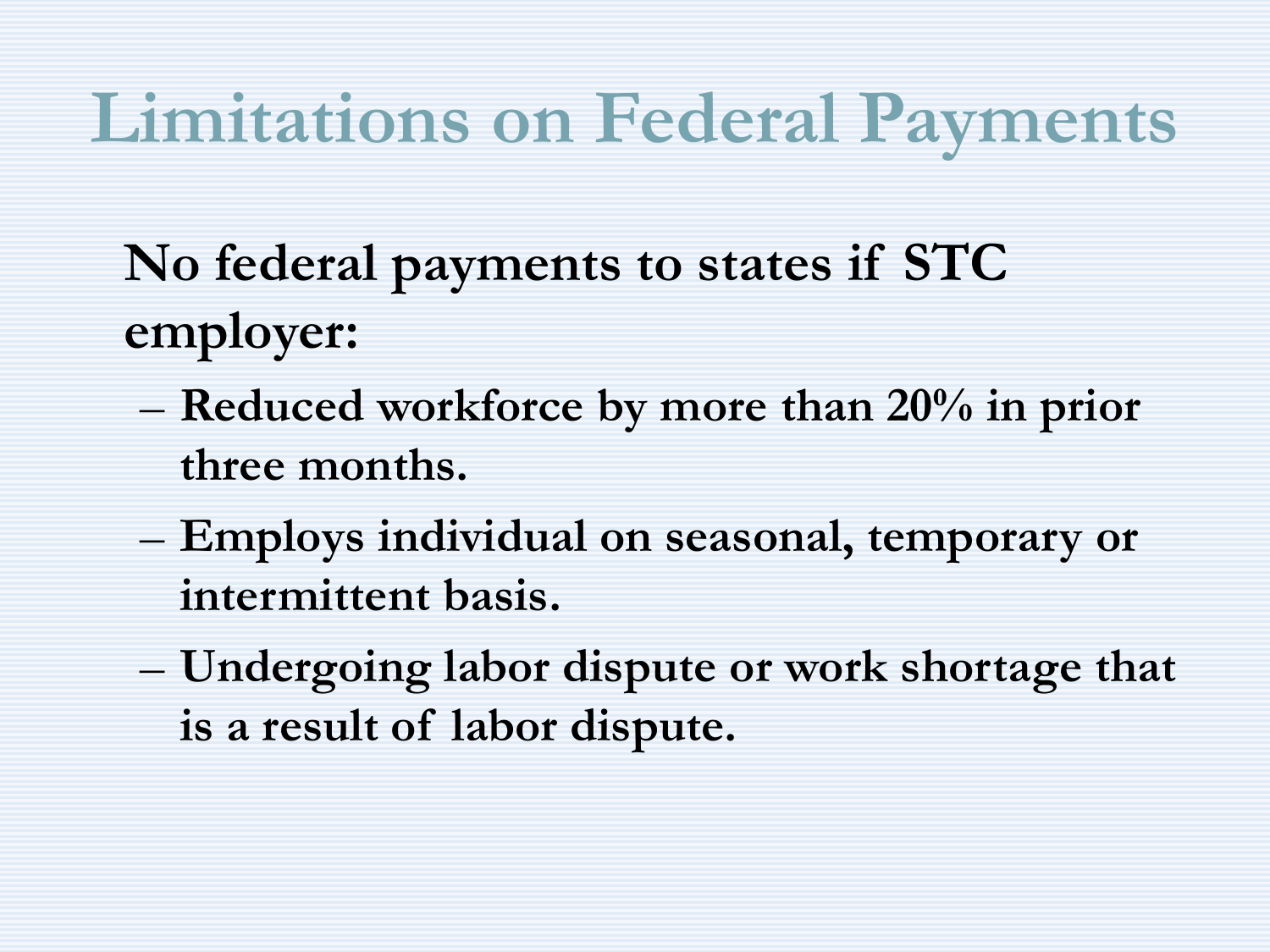#### **Employer Penalties**

- **USDOL establishes by regulation oversight and monitoring process for states to insure plan compliance**
- **Employer that fails to comply with terms of STC plan and act in good faith to retain participating employees must repay to state STC benefits paid as result of employer's violation**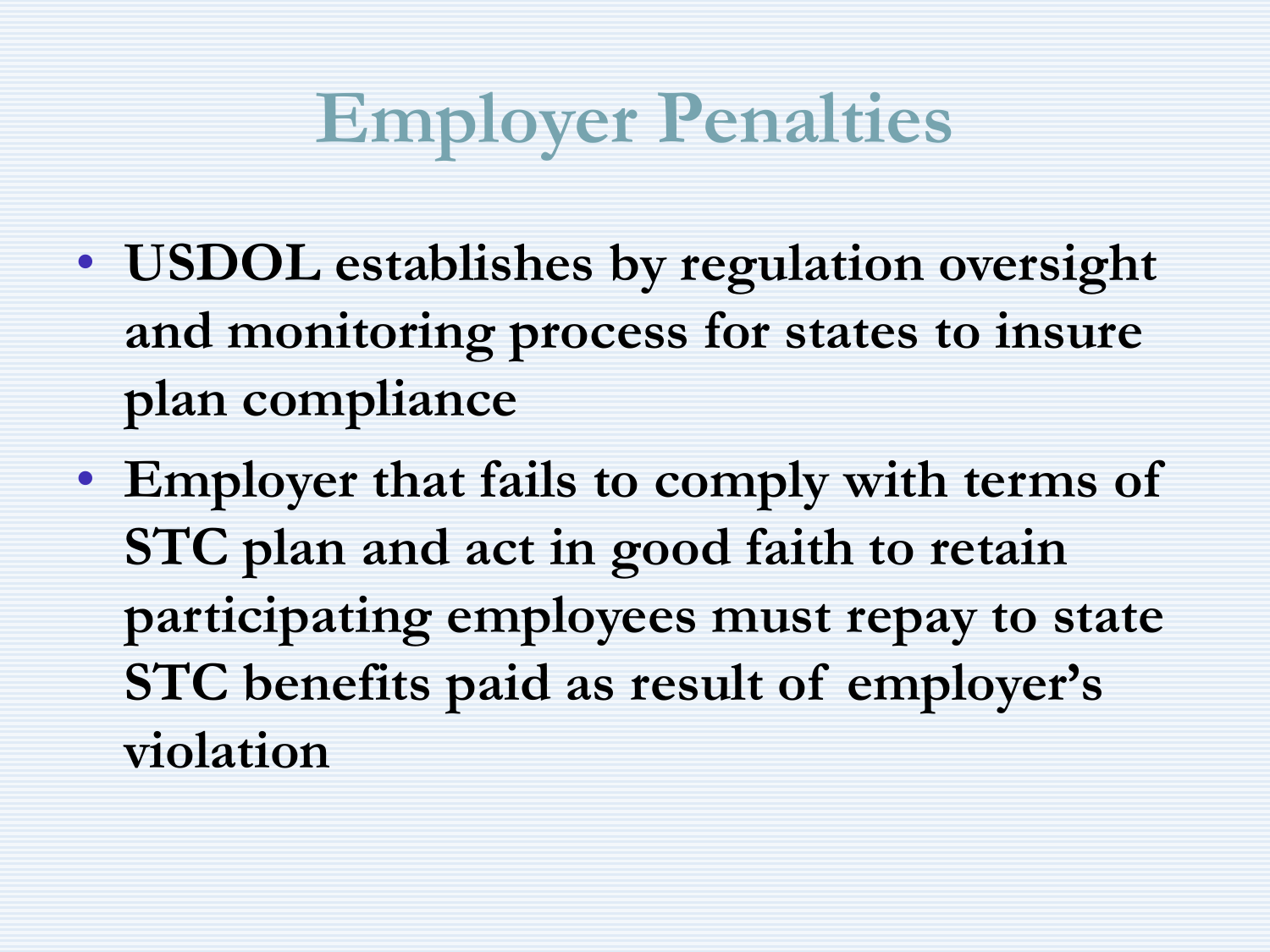

#### • **STC as a compact:**

**STC employers benefit from shared sacrifice of workers. Access to the program should be conditioned on a guarantee that workers are not negatively impacted in unforeseen ways.**

- **Federal reimbursements: Who is being incentivized – state or employer?**
- **Plan Compliance & Penalties**

**Regulatory challenges- "good faith" and measuring retention**

**Unfamiliar enforcement role for state UI agencies**

**Policing other employer abuses**

**Appropriate resources/training**

**Clear standards for plan revocation**

• **Salaried Workers:**

**Do we want to encourage STC for exempt employees?**

**If yes, FLSA conforming amendment needed**